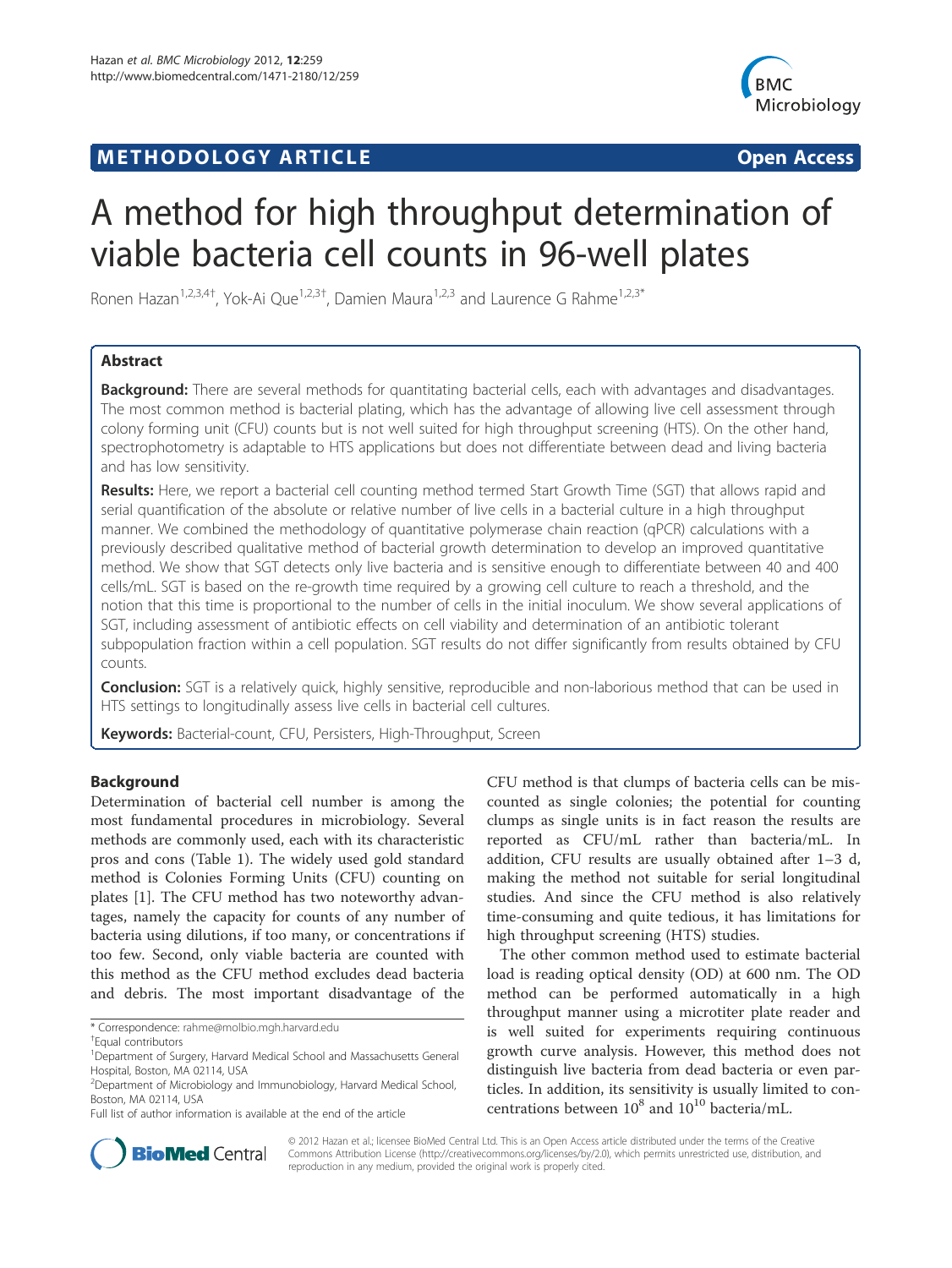Table 1 Bacteria quantification methods

| <b>Method</b>  | Range of<br>detection             | Time to<br>obtain results | <b>Distinguishes</b><br>live vs. dead | <b>Persisters</b><br>included in<br>quantification | <b>Applications</b>                              | Equipment<br>needed                  | <b>Count affected</b><br>by minor<br>bacterial clumps |
|----------------|-----------------------------------|---------------------------|---------------------------------------|----------------------------------------------------|--------------------------------------------------|--------------------------------------|-------------------------------------------------------|
| CFU count      | Unlimited                         | Days                      | Yes                                   | Yes                                                | Determination of<br>absolute bacterial<br>number | None                                 | Yes                                                   |
| Absorbance     | $10^8 - 10^{10}$<br>bacteria/mL   | Immediate                 | No.                                   | <b>No</b>                                          | Follow growth<br>curves                          | Spectrophotometer<br>or plate reader | No                                                    |
| Microscopy     | Unlimited                         | <b>Minutes</b>            | Yes, with staining                    | <b>No</b>                                          | Determination of<br>absolute bacterial<br>number | Microscope                           | No.                                                   |
| Flow cytometry | $>$ ~5000                         | <b>Minutes</b>            | Yes, with staining                    | Yes. if not<br>below detection                     | Determination of<br>absolute bacterial<br>number | <b>FACS</b>                          | Yes                                                   |
| MBRT [2]       | $>$ ~10 <sup><math>'</math></sup> | Hours                     | Yes                                   | No (metabolically<br>quiescent cells missed)       | MIC and MAC<br>determination                     | Spectrophotometer                    | No                                                    |
| <b>SGT</b>     | Unlimited                         | Hours                     | Yes                                   | Yes                                                | HTS, persister<br>Quantification                 | Plate reader                         | No                                                    |

Several other, but less common, methods for estimating bacterial concentration estimation have been described, including flow cytometry [3] and microscopy counting. These methods are sensitive and accurate, and investigators can distinguish between live and dead bacteria when appropriate dyes are employed. However, both are not suitable for HTS studies because are relatively time-consuming and quite tedious. Bacteria number can also be estimated based on various metabolic features, such as the methylene blue dye reduction test (MBRT) in which reduction of methylene blue to a colorless compound by reductase enzymes in the cell membrane is recorded [2]. However, unlike the other methods described above, assessments reliant on metabolism do not detect transiently metabolically inactive cells such as persister cells responsible for the antibiotic tolerance observed in a broad range of microbial species. Antibiotic tolerance, which is distinct from antibiotic resistance, is defined as the ability of a fraction of an antibiotic-susceptible bacterial population "persisters" to survive exposure to normally lethal concentrations of bactericidal antibiotics [4-7]. Persister cells are an important and growing area of research owing to their high clinical and environmental relevance [4-7].

Here, we combined the methodology of quantitative qPCR calculations with a qualitative method of bacterial growth determination described by De Groot et al. [8] to develop an improved quantitative method, termed the Start of Growth Time (SGT) method. This method allows researchers to detect the relative number of live bacteria within samples and is well suited for HTS studies. This method is based on the observation that the number of cells in an initial inoculum is linearly proportional to the lag phase of growth before cultures reach a threshold optical density [8]. We describe here several

practical high throughput applications of the SGT method, including assessment of the efficacy of various compounds on the formation of antibiotic tolerant persister cells.

## **Methods**

### Bacterial growth and conditions

All compounds used in this work were obtained from Sigma Aldrich. Pseudomonas aeruginosa strain PA14 [9] and isogenic mutants, Acinetobacter baumanii and Escherichia coli DH5α were obtained from our laboratory stock collection. Bacteria were grown overnight in Luria Bertani (LB) medium at 37°C, diluted 1:100, and re-grown in LB or M63 (KH<sub>2</sub>PO<sub>4</sub> [100 mM], (NH<sub>4</sub>)<sub>2</sub>SO<sub>4</sub> [15 mM], FeSO<sub>4</sub>·7H<sub>2</sub>O [1.7 μM], MgSO<sub>4</sub>·7H<sub>2</sub>O [1 mM], Glucose [0.2%]) media. P. aeruginosa PA14 cells were grown to mid-logarithmic phase in the absence or presence of: (i) AA or 3-AA at a concentration (0.75 mM) that does not affect growth rate; and (ii) gentamicin (1.5 mg/L) or ciprofloxacin (0.04 mg/L) at a sub MIC concentration that also does not affect growth rate.

For CFU counts, cells were diluted serially in LB medium and plated on LB agar plates which were incubated for 24 h at 37°C. For the SGT method, an aliquot of cells was diluted 1:500 in fresh LB to serve as a "normalizer" and the antibiotic meropenem was added to the rest of the cultures ("treated") to a final concentration of 100× MIC (i.e. 10 mg/L). Cells were incubated with the antibiotic at 37°C for an additional 24 h, and then diluted 1:500 in LB to rid the culture of the antibiotic effect. The growth kinetics of both normalizers and treated cells were recorded using an automated 96 well plate reader (Sunrise Tecan, Switzerland) at 37°C with 10 s of circular shaking every 15 min, followed by 10 s of settling at which time  $OD_{600nm}$  was detected.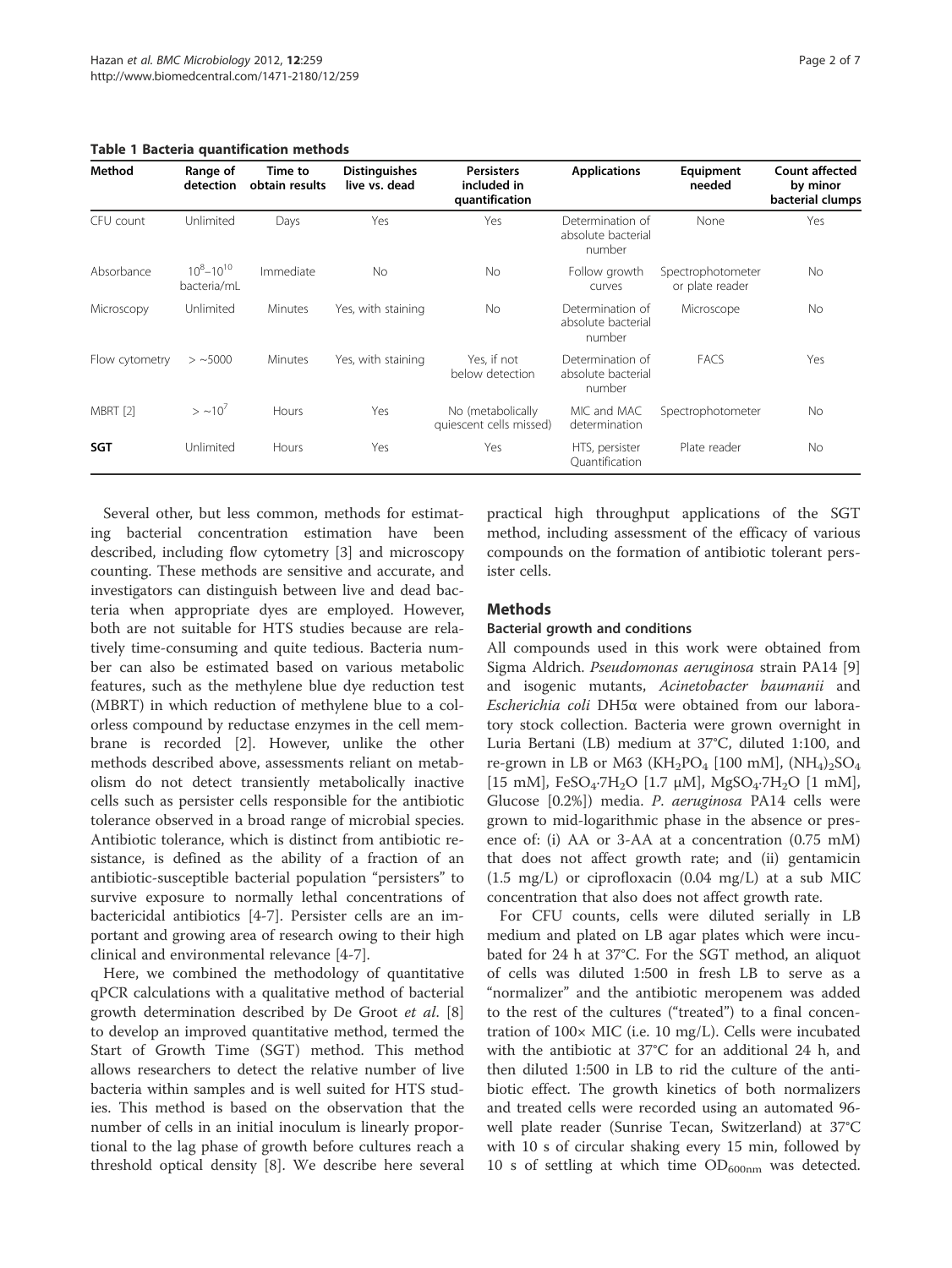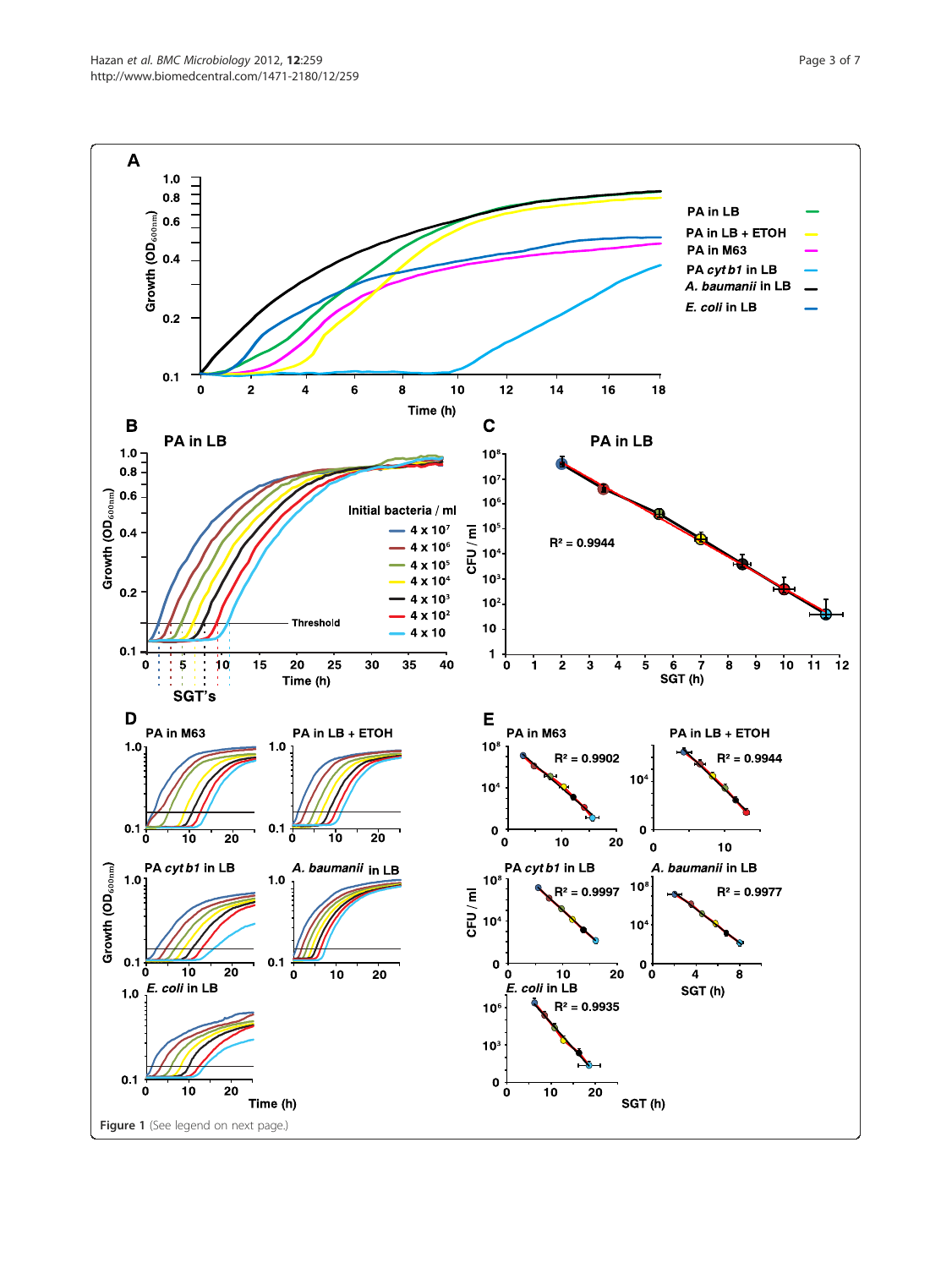#### (See figure on previous page.)

Figure 1 SGT values are proportional to the initial inoculum. The linearity of SGT method was assessed in various strains and conditions. (A) Growth curves of the wild-type P. aeruginosa strain PA14 (PA) grown in LB (Green), LB + 3% Ethanol (Yellow) and in the defined medium M63 (Pink); PA14 isogenic mutant derivative cyt b1 (light blue); and wild-type strains A. baumanii (black) and E. coli DH5a (dark blue). (B) The time when the growth curves crossed the threshold (OD<sub>600nm</sub> = 0.15 - 0.2) is defined as the SGT. P. aeruginosa PA14 cells were grown to OD<sub>600nm</sub> = 2.0, when the concentration of cells was 4.07 x 10 $^9$  ± 7.02 x 10 $^8$  cells/mL according to CFU counts. The cells were diluted serially 1:10 in a 96-well plate reader to ODs below the detection threshold of the spectrophotometer, after which their growth kinetics was recorded and also determined at 18 h by CFU counts. Each growth curve is the average of at least 3 repeats. (C) Plots of SGT values versus bacterial concentrations detected by CFU count reveal linear correlation in all cases ( $R^2 > 0.99$ ). Colors of the circles correspond to inoculum concentrations. The linear regression curve is shown in red. (D - E) Growth curves and plots of SGT values versus bacterial concentrations detected by CFU count for the additional conditions and strains.

The SGT for each sample was determined as the time when the  $OD_{600nm}$  of the sample reached a threshold of 0.15 - 0.2. The relative size of the antibiotic tolerant persister subpopulation for each mutant's culture was calculated as the log<sub>2</sub> fold of change (- $\Delta\Delta SGT$ ) between the samples normalized to that of PA14.

#### ΔΔSGT calculation

We applied the methodology to calculate the  $\Delta \Delta ct$  for quantitative polymerase chain reaction experiments (qPCR) [10,11] by determining  $\triangle \triangle SGT$  values of samples compared to a calibrator. First, a  $\Delta SGT$  value was calculated for each sample according to the following equation:  $\triangle SGT = (SGT_{\text{Treated}} - SGT_{\text{Normalizer}})$  where the SGT of untreated normalizer cells was subtracted from the SGT of treated cells. Second, a ΔΔSGT value was calculated by subtracting the  $\Delta SGT$  of the reference strain or condition ("calibrator") from that of the sample:  $\triangle \triangle SGT =$  $(\Delta SGT_{Sample} - \Delta SGT_{Calibrator})$ . Fold change between the sample and the calibrator was calculated as:  $F = 2^{-\Delta \Delta SGT}$ . Results are presented as  $log_2$  fold changes: - $\Delta \Delta SGT$ .

## Results and discussion

## Assessment of live bacteria cell number in a high throughput setting

The SGT method is based on the time that a growing bacterial cell culture takes to reach spectrophotometrically detectable levels being proportional to the starting bacterial inoculum [8]. This approach allows live bacteria within a culture to be quantified (Figure 1). The SGT of each sample is defined as the time required by the culture to reach an  $OD_{600nm}$  threshold that is set slightly above the detectable background at the start of the logarithmic phase of growth, 0.15-0.2 in the present study.

As shown in Figure 1, the SGT values of bacterial cell cultures are proportional to the initial inoculum of all conditions and strains used. The SGT values of various bacterial cell cultures inoculated with various starting concentrations and grown in various conditions (Figure 1A) were determined (Figures 1B and 1D). A calibration curve was generated by plotting the SGT values against the corresponding starting inoculum values, which were assessed by CFU counts on plates

(Figures 1C and 1E). As shown, we observed a linear correlation between the SGT values and the number of CFUs within the starting inocula ( $R^2 > 0.99$ ). Using these calibration curves, it was possible to assess the concentration of live cells within a given sample without plating regardless of its growth condition.

Figures 1B and 1D show that the SGT values were obtained within 2 h for  $4 \times 10^7 \pm 7 \times 10^6$  CFU/mL and within 11.5 h when the starting concentration of cells was as low as  $51 \pm 42$  CFU/mL. These processing times are much shorter than the ≥24 h period needed to obtain CFU counts. Furthermore, it is noteworthy that the SGT method was sensitive enough to detect spectrophotometrically live cell number differences between 40 and 400 bacteria. Taken together these results show that the SGT method can provide sensitive, accurate, robust and rapid estimation for bacteria cell numbers in a manner that is suitable for use in a high throughput setting.

#### Example 1: Assessment of antibiotic bactericidal activity

The SGT method can be used to evaluate the relative bactericidal activities of antibiotics or other compounds that impact bacterial growth. To this end, we applied the methodology to calculate the  $\Delta \Delta ct$  for qPCR [10,11] by determining ΔΔSGT values of samples compared to a calibrator as described in Methods section.

The killing efficacy of the antibiotic meropenem on P. aeruginosa cells was compared to that on two of its isogenic mutants, *mvfR* and *pqsBC* (Figure 2A). The *mvfR* mutant harbors a mutation in the global virulence-related quorum sensing regulator MvfR, while *pqsBC*, MvfR regulated genes, encode the enzymes PqsB and PqsC which are required for the synthesis of 4-hydroxy-2-alkylquinolines (HAQ) [12-16]. In this example, the meropenem treated cells were defined as Treated and cells not exposed to meropenem were used as Normalizers. Wild-type PA14 strain cultures served as the reference calibrator cultures and the two mutants were processed as samples. After meropenem treatment, the growth kinetics of the normalizers and treated cells were recorded as described in the Methods. With an  $OD_{600nm}$  threshold of 0.15,  $\Delta SGT$ values were calculated as:  $\Delta SGT = (SGT_{\text{Treated (meropenem)}} SGT_{\text{Normalizer (untreated)}}$  for each sample. The relative size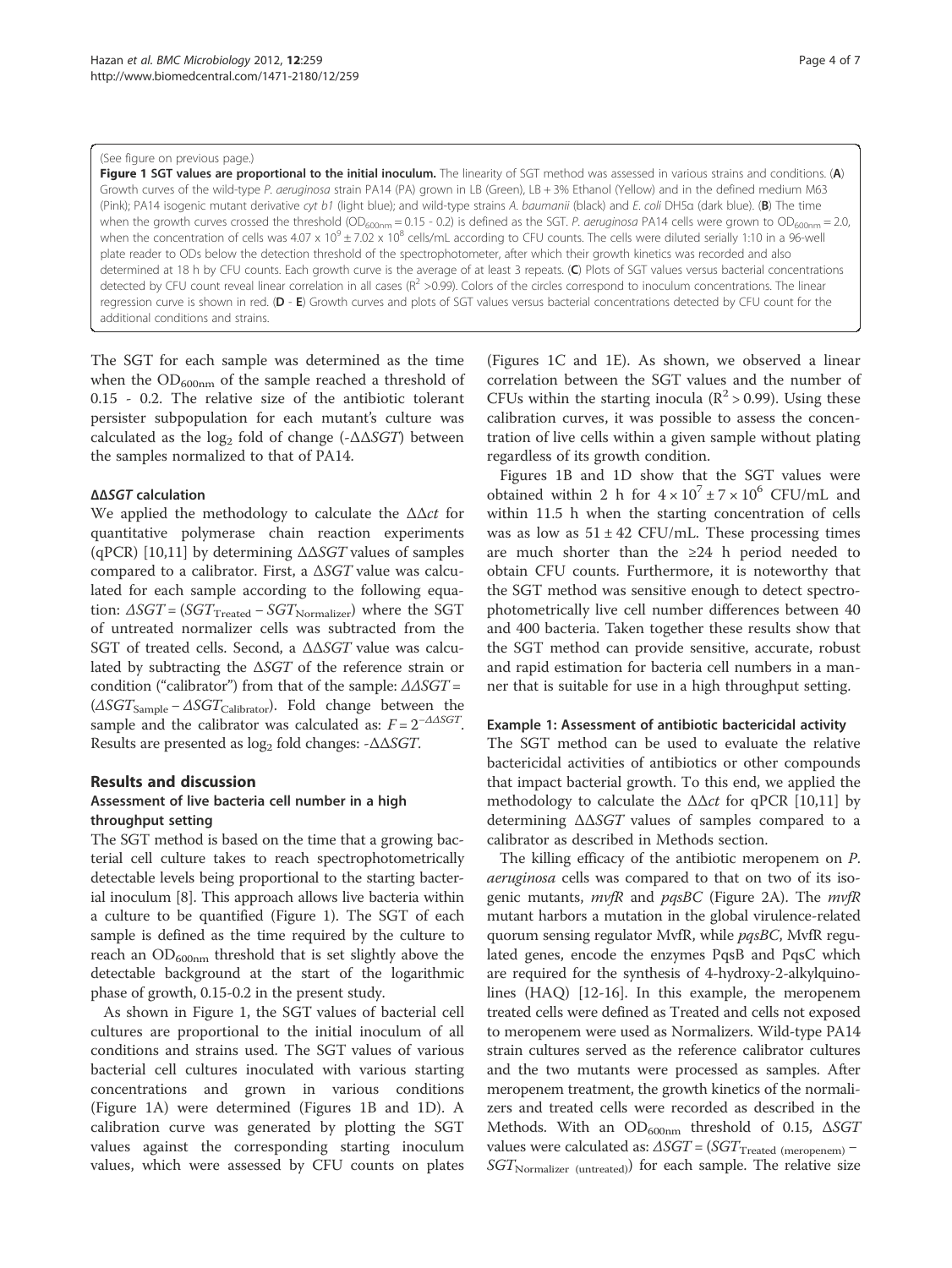A

Growth (OD600nm)

 $1.0$ 

0.8

06

 $04$ 

 $0.2$ 

 $0<sub>1</sub>$ 



Figure 2 Example of SGT method use: assessment of the relative bactericidal activity of meropenem on various P. aeruginosa isogenic mutants. (A) Wild-type PA14 (blue) and its isogenic mutant derivatives mvfR (black) and pasBC (red) were grown to mid-logarithmic phase before being subjected to a 24 h treatment with meropenem (10 mg/L) at 37°C (no meropenem added to normalizers). Following 1:500 dilution, the growth kinetics of normalizers and treated samples were recorded. Employing an OD<sub>600nm</sub> = 0.15, ΔSGT values were calculated as the difference between treated and normalizer SGTs. ΔΔSGT values were calculated as the difference of between ΔSGTs of the mutants to that of wild-type PA14, which served as the calibrator. (B) For the SGT method, log<sub>2</sub> fold of change was calculated as -ΔΔSGT (empty bars). For CFU counting, normalizers and treated cells were serially diluted and plated. For comparison purposes, CFU count results are also presented as log<sub>2</sub> fold of change (filled bars). The differences between the values obtained by the two methods did not differ significantly ( $p > 0.1$ ).

of the antibiotic tolerant persister subpopulation in each mutant's culture was calculated as the  $log<sub>2</sub>$  fold of change  $(-\Delta \Delta SGT)$  where:  $\Delta \Delta SGT = (\Delta SGT_{\text{Sample}} - (mvfRorpgsBC))$  $-\Delta SGT_{\text{Calibration (PA14)}}$ ).

 $\Delta$ SGT<sub>mvfR</sub>

The  $m\nu fR$  mutant cells had a lower number (log<sub>2</sub> fold change of  $-3.0 \pm 0.29$ ) and *pqsBC* mutant cells had a higher number (log<sub>2</sub> fold change of  $2.1 \pm 0.07$ ) of surviving cells than wild-type PA14 cells (Figure 2B). There was a strong concordance between these SGT data and CFU data obtained in parallel  $(p > 0.1)$ , providing validation of the SGT method (Figure 2B).

## Example 2: Screening for a compound's effect on the size of an antibiotic tolerant subpopulation

Another practical application of the SGT method is screening for compounds that affect the formation of antibiotic tolerant cells. To demonstrate this application, we examined the effects of four compounds on the size of persister subpopulations in PA14 cultures exposed to a lethal dose of meropenem (10 mg/L). Specifically, the compounds used were:  $(i)$  the HAQ precursor anthranilic acid  $(AA)$  [16];  $(ii)$  the AA analog 3-AA; and the two antibiotics  $(iii)$  gentamicin and  $(iv)$  ciprofloxacin (Figure 3A).

P. aeruginosa PA14 cells were grown to midlogarithmic phase in the absence or presence of AA, 3- AA, gentamicin or ciprofloxacin at a concentration that does not affect growth rate (Figure 3A). After meropenem addition, the cells were incubated for 24 h and the relative size of the surviving cell subpopulation was determined using the SGT and CFU count methods in parallel, as described above. Both methods showed, with no significant difference between them  $(p > 0.1)$ , that gentamicin and ciprofloxacin increased the surviving, antibiotic tolerant cell subpopulation by  $\sim$  5 and 2 log<sub>2</sub> fold respectively relative to no compound, while AA and 3-AA did not affect cell survival. Importantly, this assay can be scaled up to simultaneously evaluate the efficacy of triplicates of 32 compounds in 96-well plates or triplicates of 128 compounds in 384-well plates.

## Conclusions

The SGT method is a reproducible, accurate, and rapid way to estimate the number of living bacteria cells present in a liquid culture. It is not laborious and can be performed without any specialized training or equipment beyond a basic automated plate reader. Unlike CFU data, SGT values cannot be skewed by clumps of bacteria. Like conventional  $OD_{600nm}$  plate reading, SGT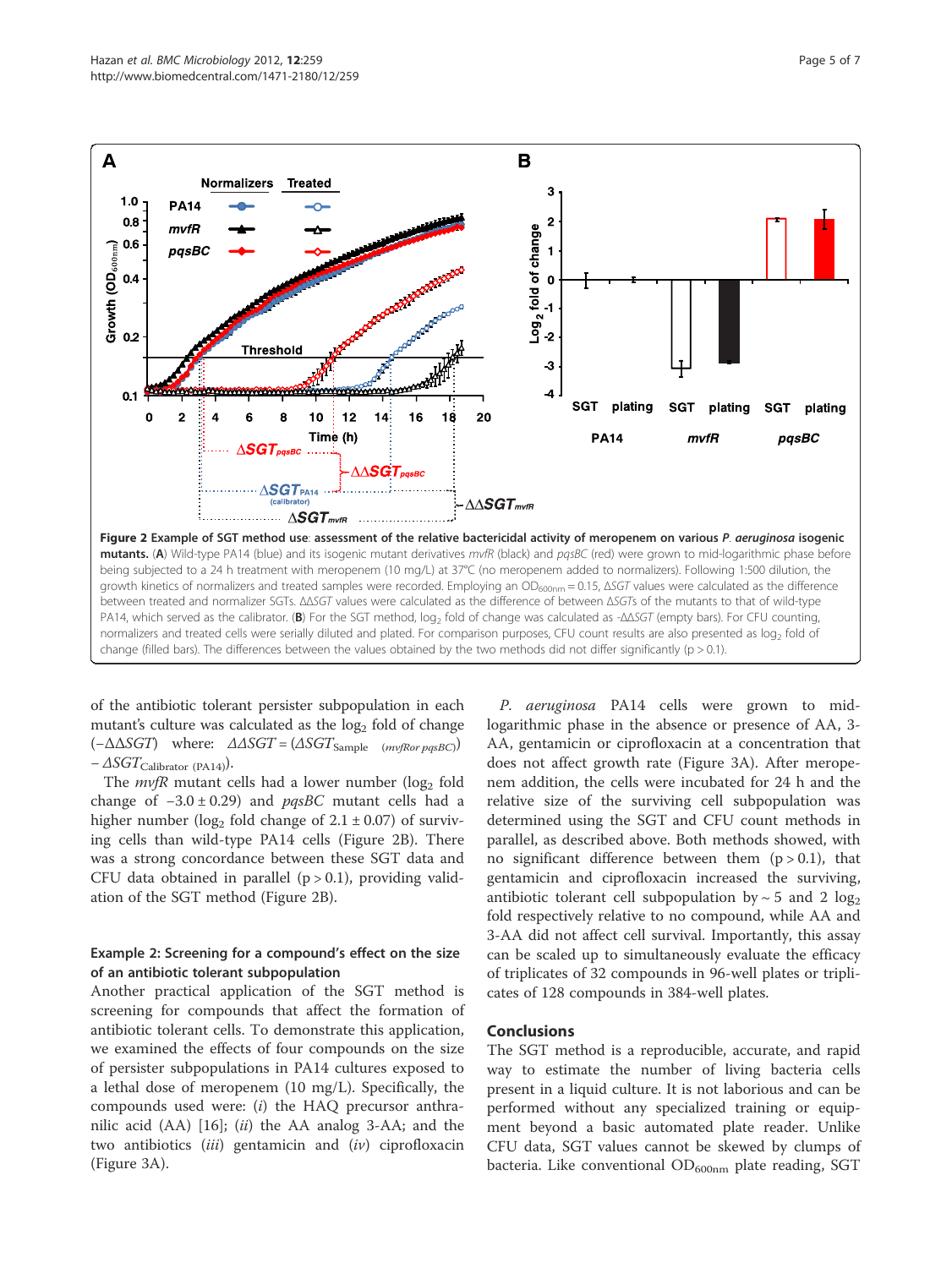

detects only live bacteria and simultaneously provides additional information on the nature of the growth state, such as cell doubling time and time to enter the stationary phase. However, SGT is much more sensitive than conventional  $OD_{600nm}$  reading as it can detect concentrations of bacteria as low as  $\sim$ 10 bacteria/mL. The SGT method can be used for a diversity of applications, including HTS of compounds and conditions that affect bacterial viability and studies of antibiotic tolerance and persister cell formation.

The SGT method does have some limitations that should be noted. Firstly, unlike CFU counting, the SGT method requires that calibrator and sample cultures be grown in the same conditions with similar doubling times, as it assumes that the time needed for a growing bacterial culture to reach the threshold is proportional to the concentration of the initial inoculum. Secondly, in conditions that affect the lag phase of growth, SGT values must be taken with caution. For example, cells grown in minimal media could falsely mimic low inocula in comparison to same concentration cells grown in rich media. Third, in the case of persister cells assessment, changes or differences in the "awakening" kinetics of these cells could cause a potential bias since rapid awakening cells could be interpreted falsely as high number of cells. In such cases, as it is used in oligonucleotide pair assessment in qPCR, a single calibration curve of SGT versus CFU would be needed to determine the linearity of the SGT values. Finally, when performing HTS using SGT, validation of hits using the conventional CFU plating method would be prudent.

#### Competing interests

The authors declare that they have no competing interests.

#### Authors' contributions

RH, YQ, and LGR designed the SGT method. RH and YQ and DM carried out the experiments. RH, YQ, and LGR wrote the manuscript. All authors read and approved the final manuscript.

#### Acknowledgements

We thank Michal Levitzky-Shpinner for assisting with SGT data analysis. This work was supported by Shriners' research grant #8770 (LGR) and in part by the National Institute of Health grant AI063433. YAQ was supported by a Swiss National Science Foundation/Swiss Medical Association (FMH) grant #PASMP3-123226 and a grant from the SICPA Foundation. RH was supported by Shriners' Hospitals Research Fellowship #8494.

#### Author details

<sup>1</sup>Department of Surgery, Harvard Medical School and Massachusetts General Hospital, Boston, MA 02114, USA. <sup>2</sup>Department of Microbiology and Immunobiology, Harvard Medical School, Boston, MA 02114, USA. <sup>3</sup>Shriners Hospitals for Children Boston, Boston, MA 02114, USA. <sup>4</sup>IYAR, The Israeli Institute for Advanced Research, Rehovot, Israel.

#### Received: 23 July 2012 Accepted: 25 October 2012 Published: 13 November 2012

#### References

- Miller JH: Determination of viable cell counts: bacterial growth curves. In Experiments in Molecular Genetics. Edited by Miller JH. New York: Cold Spring Harbor; 1972:31–36.
- Bapat P, Nandy SK, Wangikar P, Venkatesh KV: Quantification of metabolically active biomass using Methylene Blue dye Reduction Test (MBRT): measurement of CFU in about 200 s. J Microbiol Methods 2006, 65:107–116.
- 3. Jepras RI, Paul FE, Pearson SC, Wilkinson MJ: Rapid assessment of antibiotic effects on Escherichia coli by bis-(1,3-dibutylbarbituric acid) trimethine oxonol and flow cytometry. Antimicrob Agents Chemother 1997, 41:2001–2005.
- 4. Allison KR, Brynildsen MP, Collins JJ: Metabolite-enabled eradication of bacterial persisters by aminoglycosides. Nature 2011, 473:216–220.